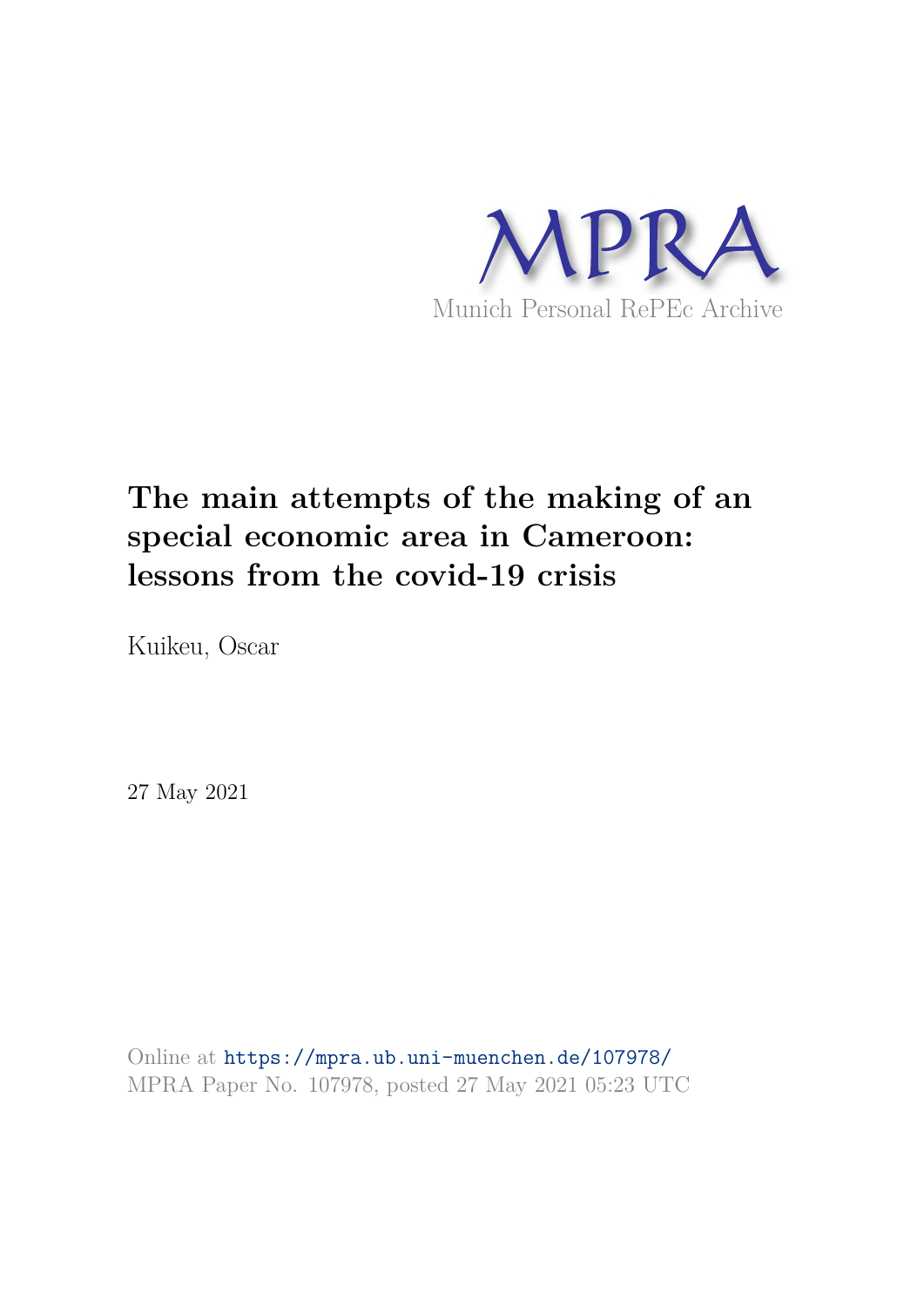#### **The main attempts of the making of an special economic area in Cameroon: lessons from the covid-19 crisis**

Oscar Valéry KUIKEU

École Supérieure des Sciences Économiques et Commerciales (ESSEC), Université de Doula (UDo, Cameroun), BP 1931 Douala (Cameroun), Port. + 237 698 60 41 40, émail : kuikeuoscar@gmail.com

*Résumé. Malgré la littérature standard sur les voies d'industrialisation il semble que les stratégies d'industrialisation sont adaptées au contexte local. Ainsi une économie comme le Cameroun où une bonne partie de l'activité de rente c'est-à-dire l'activité à être industrialiser provient de sa position convenable comme constituante du bassin du congo les Autorités décident de la création d'une zone économique spéciale dans la filière bois. Est-ce alors à dire que cette création est un gage de succès pour l'industrialisation attendu de la dite filière bois ? Autrement dit, quels sont les conditions de succès d'une telle initiative ? Telles sont les questions auxquelles nous tentons de répondre, ici. D'une manière générale, conformément aux Résultats Obtenus il semble que l'Objectif d'accroissement de la Valeur ajoutée (VA) comme un objectif viable d'industrialisation car il nous permis d'identifier lesquels des facteurs permettent sa valorisation.* 

*Mots-clés: Valeur ajoutée, zone économique spéciale, covid-19 Codes Jel : C32 O47* 

*Abstract. The increasing Added value is among the priority best for an industrialization process. To this fact in an country like Camerroon where the rent economy those who want to be industrialize coming from his place into the congo basin the autorithies have take the decision to create an special economic area. Is this means that it's a condition of success in the industrialization process? In other words, what are the factors who play favorably in the relevance in this kind of area? These are the main questions where are trying to answer, here. Globally speaking considering the Results its appear that some traditional factors who play for any kind of industrialization process are prerequisite for the relevance of this kind of area.* 

*Keywords : Added value special economic area covid-19 Jel Classification Codes : C32 O47* 

## **1. Introduction**

For a country who want to industrialize he seems that the best is to choose among the set of available programs and strategies those who is the most suitable for the country. As country part of the Congo basin his Authorithies have choose to make a special economic area with the aim of making available as industrialize product the main extractive activity issue from this geographical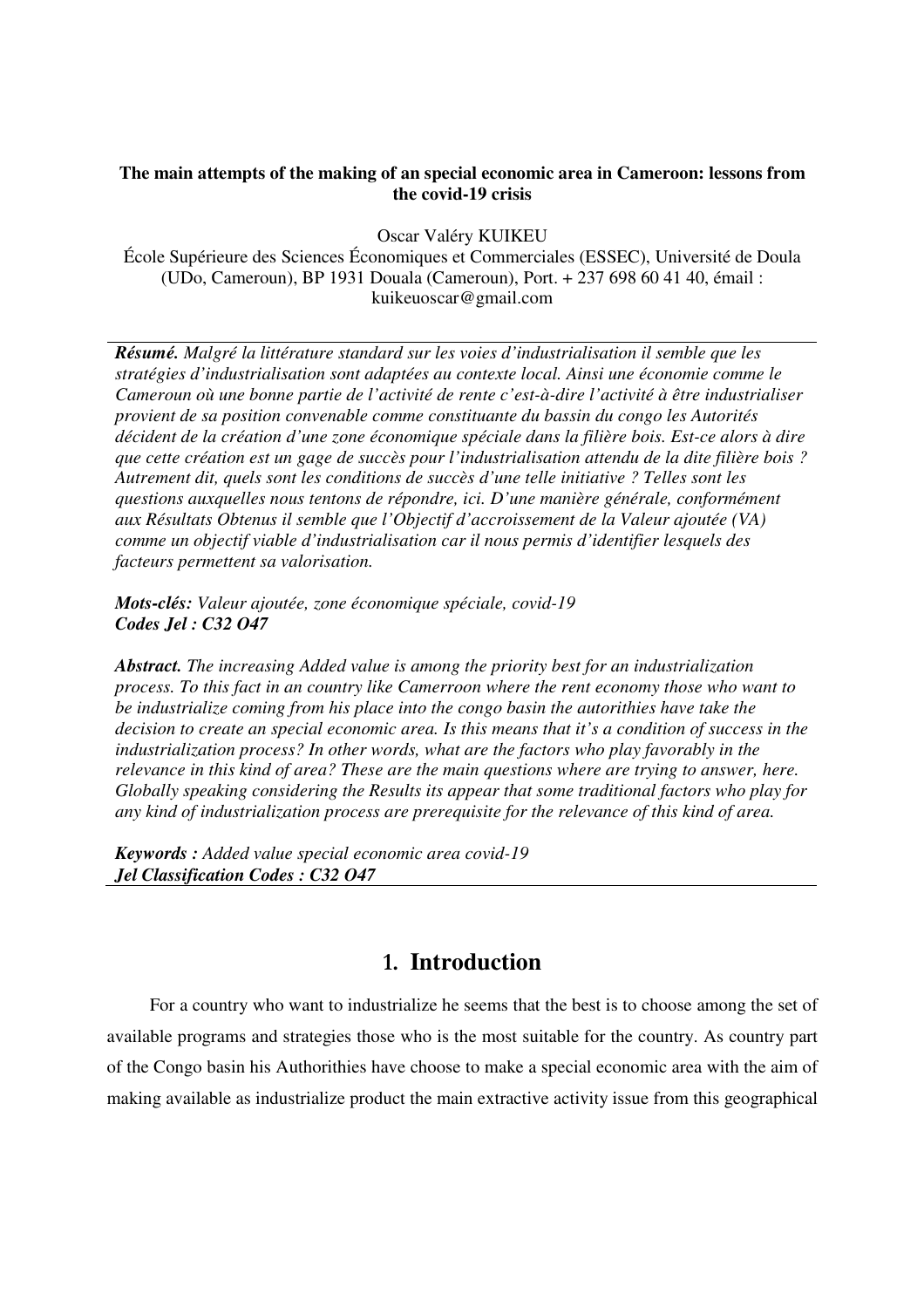position. At this stage of the writing our aim is to mitigate on the perspective of this area as an strategy of industrialization.

Firstly he seems that an industrial process is contingent to the local economy. For example for MENA (Middle East and North Africa) countries he seems that the comparative advantage goes to the foreign direct investment (Bouoiyour, Hanchane et Mouhoud 2009) with the main task that in this local sphere these activities related to fdi goes well in spillover effect by emulating the activities into other sectors. For example because it's well attempted that his availability lies on the country's dotation in human capital the fdi will thus emulate those of the country as a whole in other to make realizable the spillover effect with the supplementary argument that contrary to these areas of MENA the fdi don't go futher in this kind of activities where the human capital dotation account less or much less in the success of the business as the extractive activities issue of an position into the Congo basin as in Cameroon.

Secondly he seems that the main extractive activity issue from the a privilege position into the Congo basin is such that the process of industrialization is measured or lies on the valorization of the Added value (VA). In fact, one of the main reason as Africa need to be industrialize is that the country's activity is much less in Added value who tend to explain the low level of activity into the Region as weel as the high level of unemployment and the revenues perceive by people. This extractive activity is one that where the skill of agent in term in human capital dotation is not so constringent to involve in consideration as in Bouoiyour, Hanchane et Mouhoud (2009).

Thirdly its well know that import in africa is relative inelastic to price and in volume despite af contemporaneaous initiative as the covax who shoul reduce the importation from this Region due to the donation in vaccine from the occidental economies and Organization. This specificity tend to the fact the import product is treats as the main input for the local volume of available output. At this aim the main industrialization strategy into the Region has been the importsubstitution. In the sense the main extractive activity issue from the privilege country's position into the Congo basin the operationalization of an special economic area in this industry can help to achieve thios industrial process by import-substitution. In fact, this extractive industry account for more than 2/3 in the relevant input for the production activity. Together to this main xtractive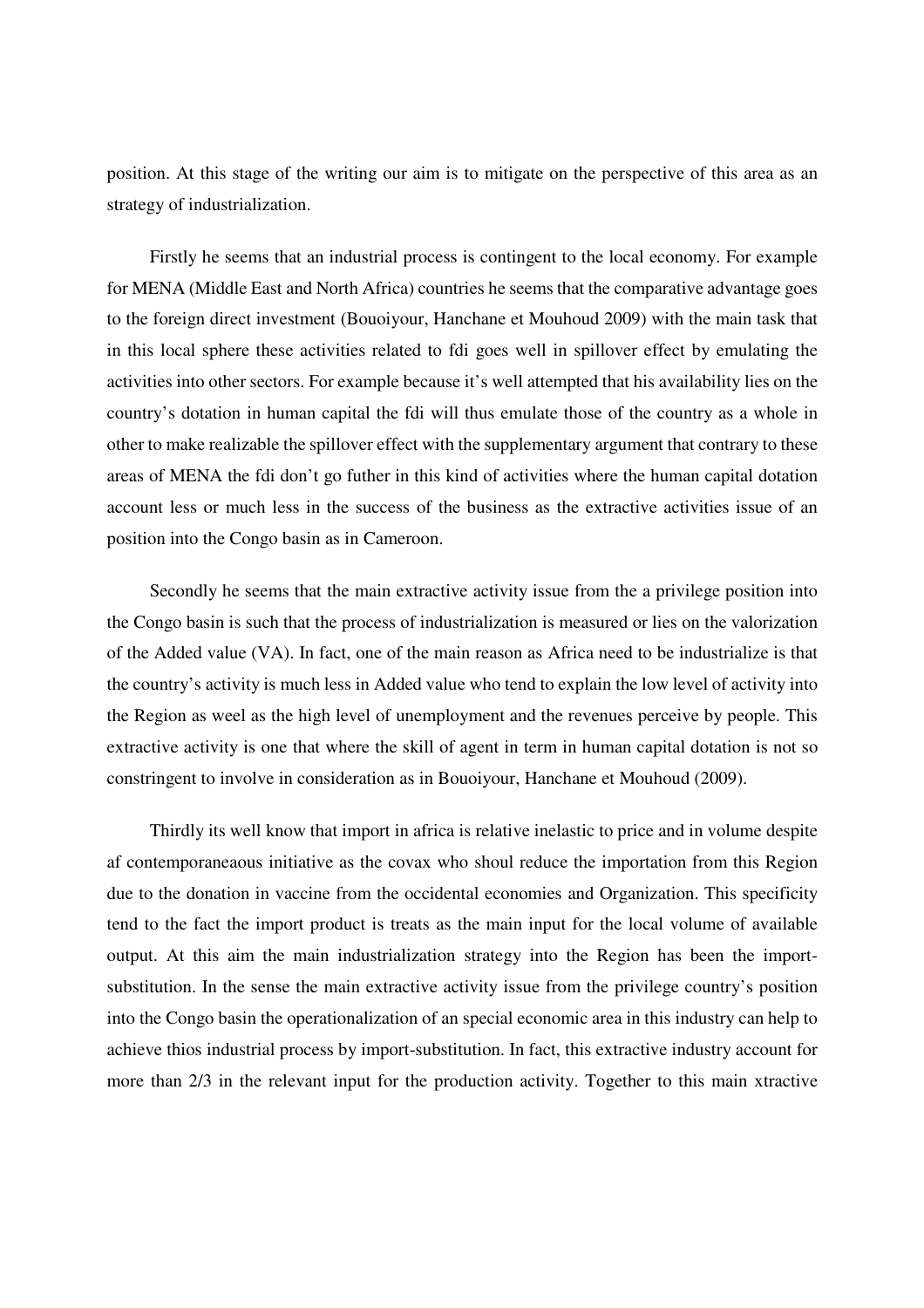activity once more activity who account as main input in the production process is also realize the rent on "salt activity".

Nevertheless as another one activity an major constraint can affect the best believe in this area the current coronavirus crisis. In fact, we know that the current cris is mainly characterized as relevant from climate change where the environmental consideration are strong constraints for this kind of activity. This is well observed by the taking into account of the environmental consideration despite the believe of making of this kind of special economic area. It's convenient to state on this consideration by climate linked variable as Temperature (T) or Aberration in temperature (AT) thus we can know assess on the probability of success of this area in the regard of the contemporaneous crisis.

This study will thus be organize as follow, in the next section (section 2) we assess on the impact of the coronavirus crisis for the success of this area, at section 3 we will proceed to empirical evidence, and finally in section 4 the resume of main results and some guidelines about economic policy.

## **2. Environmental issue as constraint for the success of the special economic area**

One of the environmental issue is the current crisis. We know that it's a crisis of climate change. For this purpose in the sense that the protection against the virus have take the place as an prevention issue the obligatory against barriers measures will be much severe for this extractive activity. We know that in period of rain its difficult to realize this kind of extractive activity at this aim with the constraint on barrier measure the negative shock on the sector will be much severe than in the case of nonoccurrence of this activity. In fact, we know that the barriers measures lies on the availability in a minimum of infrastructure as the disponibility of soap and water. At this aim during this defavorable period some people's will not have the choice to go ahead from the region of the extractive activity in order to be more suitable in the respect of barriers measures.

Secondly we know well that this extractive activity is consider as one of most intensive use of Roads due to the obligatory to go outside from the national border. Nevertheless among the barriers measures lies into the strategy against the coronavirus we have the scrutiny much accurate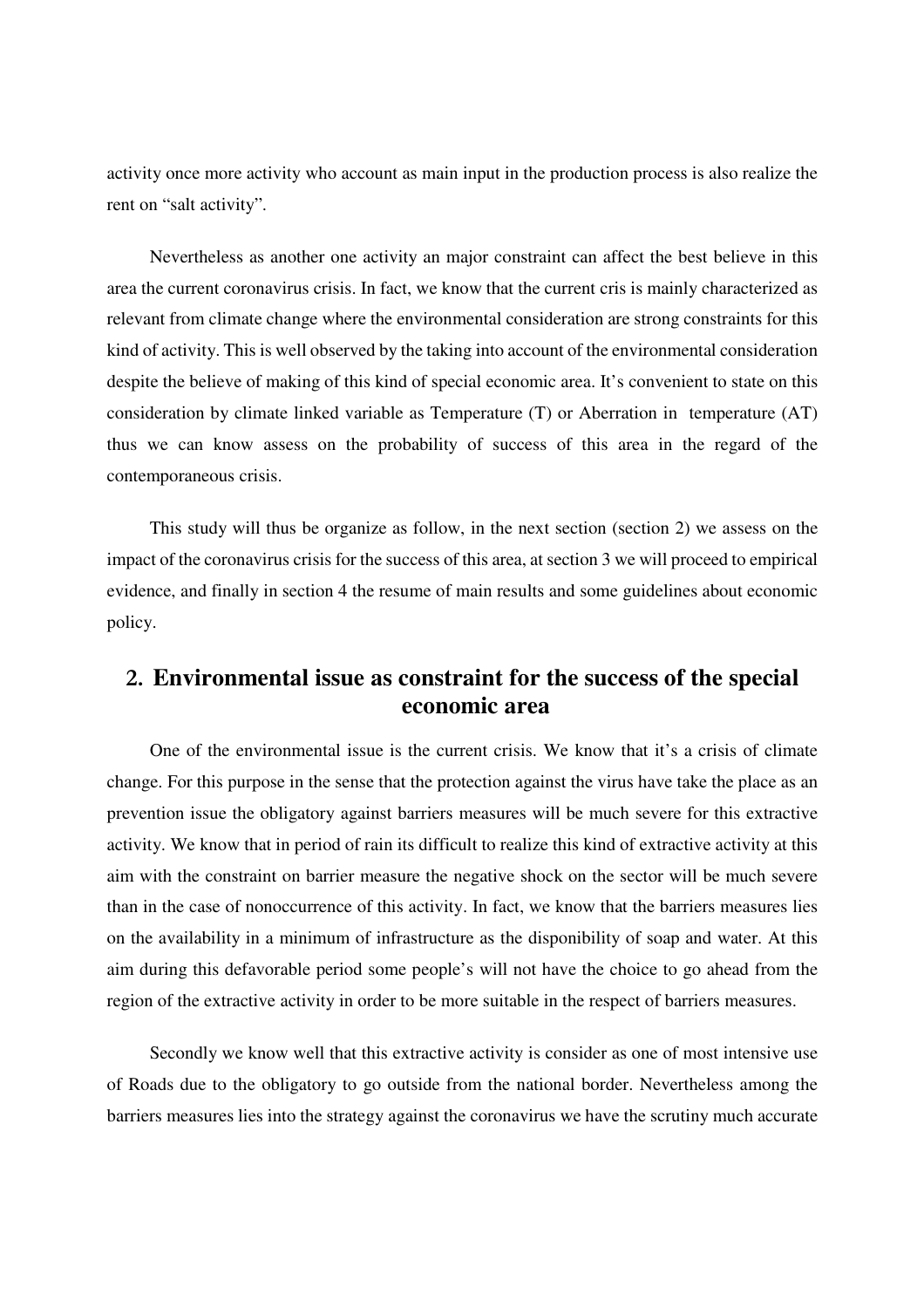at the national border. In fact, despite the current era of relaxation on these measures we know that at the national border the invigilate of transport condition rest at a glance in the national strategy against coronavirus this is the aim to reconcilie the objectives to have a resilient economy and people well being for his health. Nevertheless this necessity of invigilate on transport conditions are such factors who weight considerably in time principal the cost of going outside from national border in the realization process of this extractive activity.

Thirdly we know in the constraint to satisty on the mesures edict in directive of fighting against coronavirus some place of work have seen the obligatory condition of re organize the place of work. At this end dspte the prospect in favor in the making of such area the resilient issue on the employment of factors will rest with the obligatory condition to satisfy on the social distancy measure. This issue will rest at this event as well as those of perceive revenue by agents with the constraints place in here conditions of works.

Another piece of evidence lies on the structural reforms implemented in the context of the current crisis. In the sense that with the need to be resilient to the negative shcks make by the national strategy against coronavirus government have make some adjustment in the sense that these structural adjustment are therefore the main fundamentals for the economy and considering that the Real exchange rate is know well govern by such economic fundamental the real Exchange Misalignment defines on the basis of these structural adjustment will necessarily have effect on the Added value of this extractive activity. One such measure of Misalignment is giving in Kuikeu (2021).

## **3. Empirical evidence**

The reason why such area can produce the valorisation of the added value in this main extractive sector is that the amount of investment will be much more considerable as part of government to make an kind of this area and for economic agent who want to realize beneficial business affairs. Once more the scale economies will play a background role due to the concentration of investors in the special area in the same area as another industrial area. Secondly the area will from existence of national infrastructure as Rail, hydro electric barrages, and the proximity from the Roads who goes until the hinterland, as well as maritime port. Another piece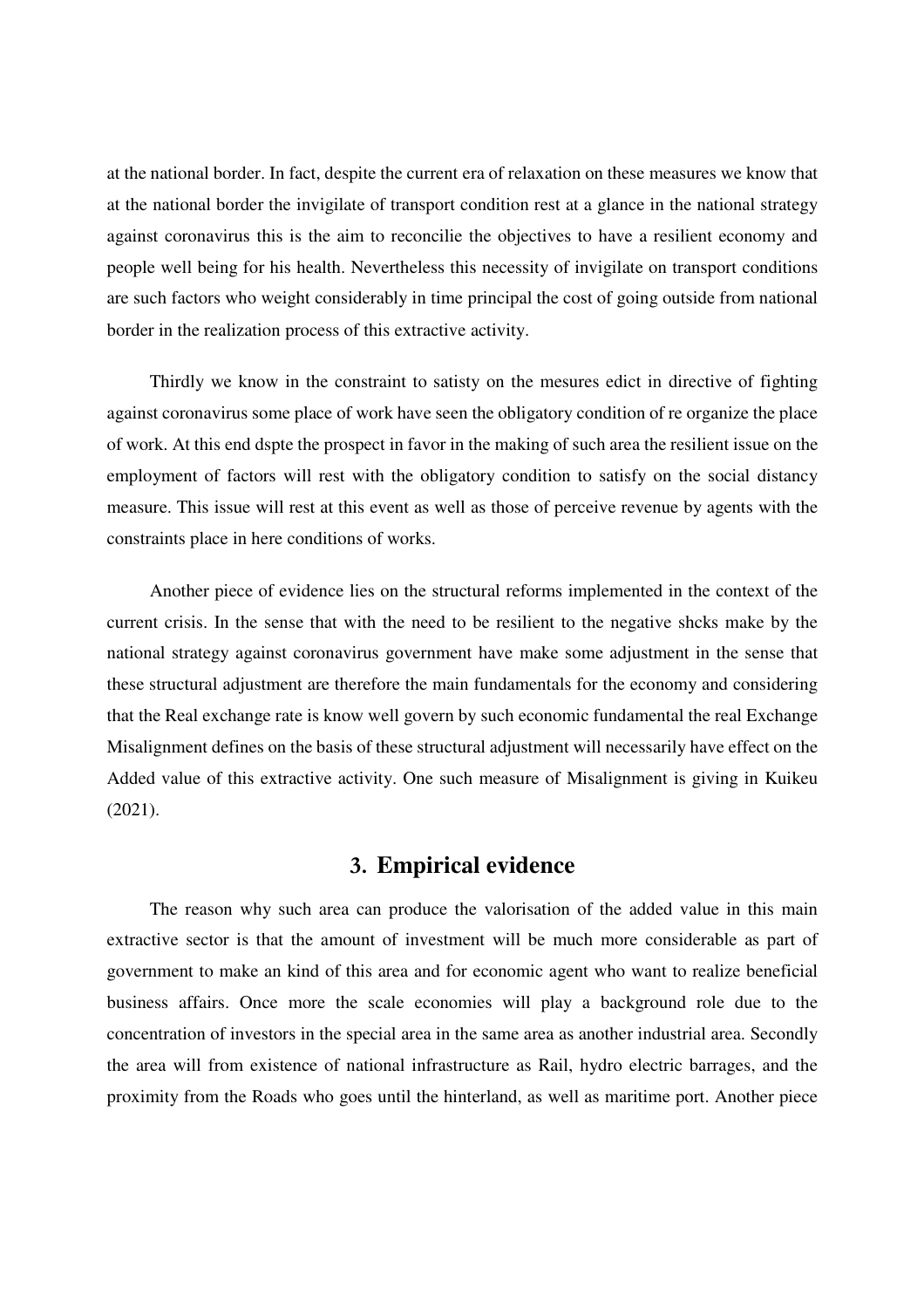of evidence come from of his relative proximity from the economies into the sub region area defined by cemac.

We use data from the online World Development Indicators DataBase at the World Bank. The data are the following; the Added value in agriculture because is a related activity for the main extractive activity associated to the position of the country into the Congo basin, the initial level of Added value to take into account scale economies effect, the level of investment, the variable related to infrastructure as the electricity production, and the Real Exchange Rate Misalignment as measured by Kuikeu (2021) representative of prospects lies to the current crisis in fact to climate change position of the current crisis the enhance of Temperature one pf the variable clinked to climate consideration will exacerbe the seconomic fundamental as reprensative of structural reform undertaken nduring this period in the manner of producing an level of Over/undervaluation of the currency thuss the use of Misalignment as constructed by Kuikeu (2021) as prospects associated to the current crisis. The other relevance on the use of this variable is to take into account the level of competitiveness in the sector as an engine to enhance the Added value one prospect of promoting exports. The data spans the period between 1981 – 2015.

Its well emphasized that variables are integrated process for this purpose we use the well know Johansen cointegration technique to determining the cointegrating rank. The following Table 1 gives the Johansen cointegration test based on Trace and Lamdda max test:

| $1.0010$ $1.001000$ $1.00000$ $1.0000$ $1.0000$ |              |             |             |
|-------------------------------------------------|--------------|-------------|-------------|
|                                                 | Eigen values | Trace       | Lambda max  |
|                                                 | 0.58         | 57.01       | 29.48       |
|                                                 |              | $(0.02)$ ** | $(0.03)$ ** |
|                                                 | 0.39         | 27.52       | 16.75       |
|                                                 |              | (0.26)      | (0.25)      |
|                                                 | 0.21         | 10.77       | 8.09        |
|                                                 |              | (0.57)      | (0.54)      |
|                                                 | 0.07         | 2.58        | 2.58        |
|                                                 |              | (0.64)      | (0.64)      |

Table 1: Johansen cointegration test

Source: \* (\*\*, \*\*\*) null hypothesis is rejetted at the  $1\%$  (5%,  $10\%$ ) significance level. *r* the cointegrating rank, (.) significance level.

He seems that there exist one relation of cointegration who is the following:

#### *LVA AGR* = 3.50 + 0.61*LELEC* + 0.46*MIS* – 1.13*LGFCF*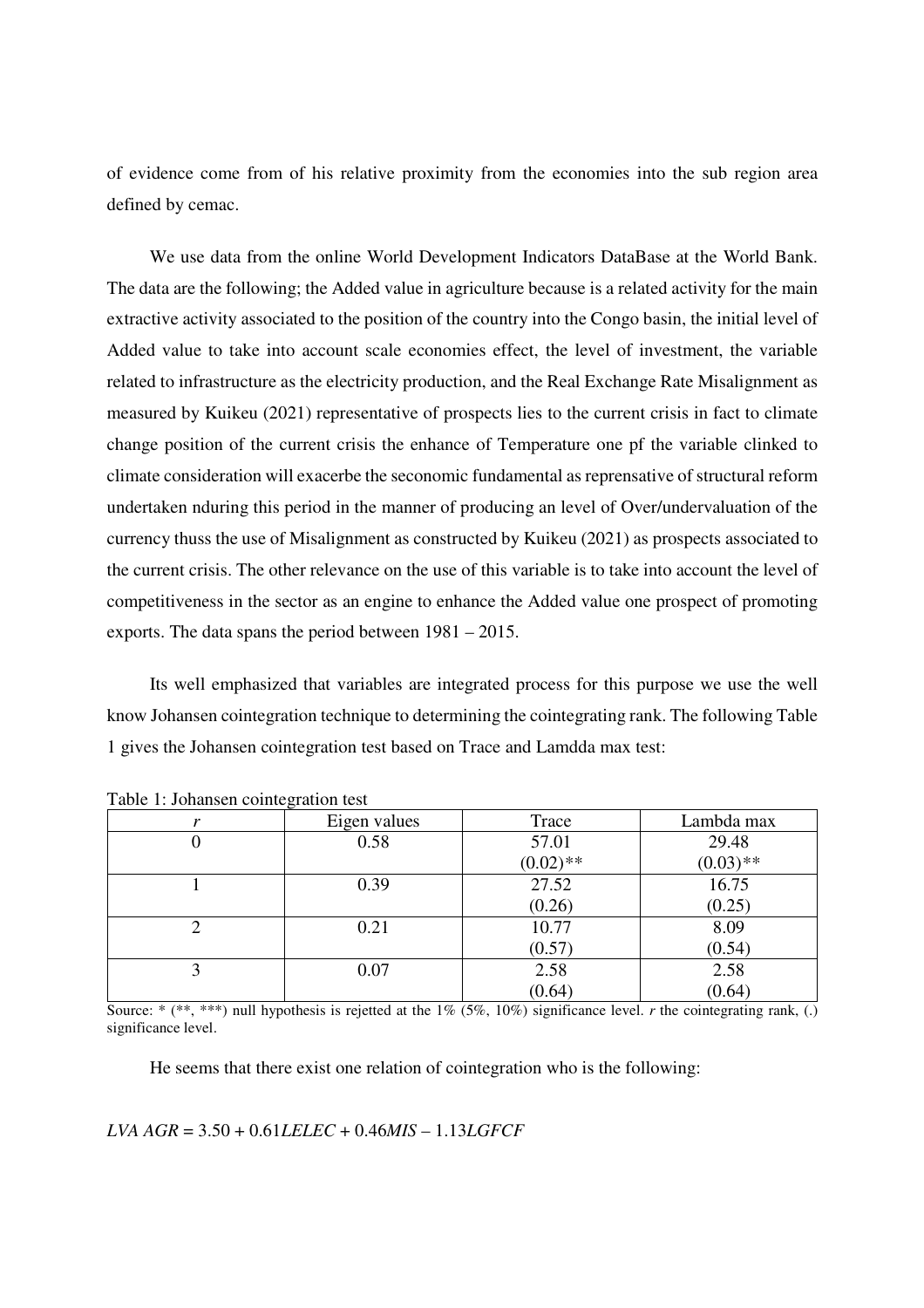*VA = Added value in Agriculture ELEC = Electricity production MIS = Misalignment GFGF = Gross Fixed Capital Formation L natural logarithm.*

#### *Lessons from the covid-19 crisis*

One of the reason why northern countries have choose to produce vaccine is the fact that these countries massively have invested in such sector related to the pharmaceutical industry. To this fact the obtained results give a realism to this idea with the main characterize that this investment level tends to reduce the Added value in Agricultural sector such sector unrelated to the pharmaceutical one. Concerning the Misalignment he seems that the non adequation of structural policies who tend to contract the industrialize sector (Elbadawi 1999) would have a positive related effect on Agriculture who means the process of incoming vaccine come minly of the adequacy of policies implement as such related to the financing economies (investment level that garuantee some earning to production factors, inflation who the control give inside into the purchasing power of the earning perceive, and the current account balance about the financing at the Broad level of the nation).

## **4. Conclusion**

From the obtained results he seems that the taking into account of the current crisis have effect to be favorable to the making of a special economic area in terms of valorization of the Added value. In fact, considering that the Misalignment and Investment variables enter the cointegrating relation with the correct sign suggesting therefore that a special economic area record will gives inside to the national industrialization process by the contracting value of Added value in agriculture and to the prospect that the record of the special economic area lies also on infrastructure country availability.

#### **5. References**

Bouoiyour J., Hanchane H. et EL Mouhoud (2009) « Investissements directs étrangers et productivité : quelles interactions dans le cas des pays du Moyen Orient et d'Afrique du Nord ? », *Revue économique*, vol. 60, n°1, p. 109-132.

Elbadawi I. (1999) "Can Africa export manufactures : the role of endowment, exchange rates and transaction costs", World Bank Research Publication.

Kuikeu O.V. (2021) "A Bird eye from covid-19 on the Relevance of the cfa franc devaluation of January 1994 and the honeymoon effect: an assessment with the equilibrium real exchange rate.